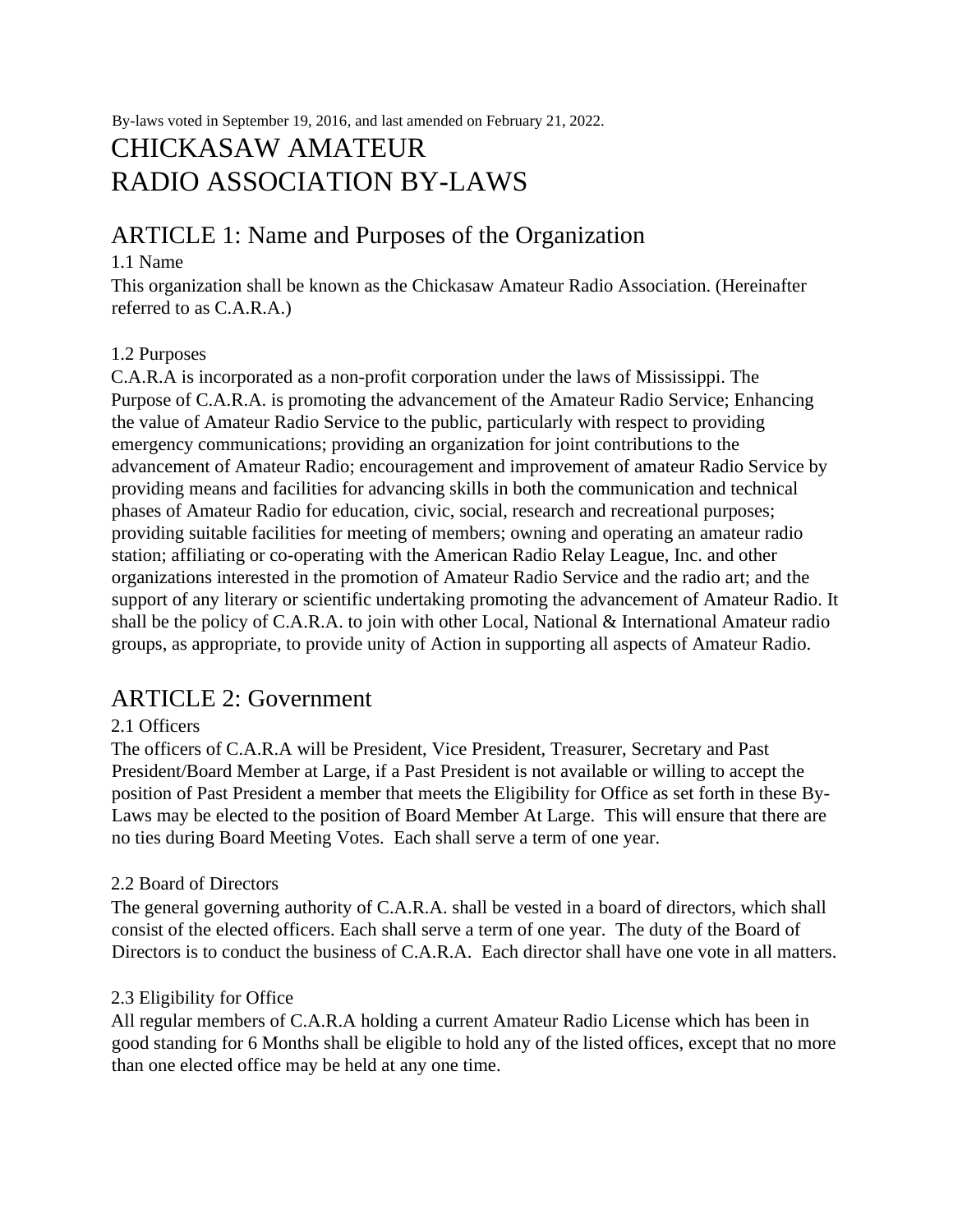### 2.4 Definition of Duties in ranking order

## 2.4.1 President

The President shall preside at all meetings of C.A.R.A. and shall conduct the meetings according to the rules adopted (Robert's Rules of Order should be used unless in direct conflict with these By-Laws.) The president shall enforce due observance to the Charter of Incorporation and the By-Laws; decide all questions of order; sign all official documents adopted by C.A.R.A., and none other; and perform all customary duties pertaining to the office of President, except when the President appoints another member to serve instead. The President shall serve as an exofficio member of all standing committees.

## 2.4.2 Vice President

The Vice President shall assume all duties of the President in the absence or incapacity of the President.

### 2.4.3 Secretary

The Secretary shall perform all recording duties as required for the operation of C.A.R.A., have charge of the Minutes of Meetings of C.A.R.A., sign all such instruments as require the Secretary's signature and shall make such reports and perform such duties as are incident to the office. The Secretary shall have responsibility for the taking of minutes of all Regular and Special Meetings of C.A.R.A. The Secretary shall maintain custody of all non-financial C.A.R.A. records, be responsible for assuring that notices for all special Meetings or other designated events are issued, and perform such corresponding duties as are required for the operation of C.A.R.A.

## 2.4.4 Treasurer

The Treasurer shall have custody of all funds and securities of C.A.R.A. and deposit same in the name of C.A.R.A. in such financial institutions as appropriate. The Treasurer shall sign all checks and all other instruments as require his/her signature, and shall make such reports and perform such other duties as are incident to the office. The Treasurer shall be responsible for the collection of C.A.R.A. dues and all other monies due C.A.R.A. The Treasurer shall make no distribution of funds without proper authorization by C.A.R.A. The Treasurer shall keep a complete record of C.A.R.A.'s Membership, Financial condition and accounting of all C.A.R.A. money and shall submit an Annual Report to the members. The Treasurer shall submit an itemized statement of receipts and disbursements at each Regular Board Meeting. An audit of the Treasurer's accounts may be carried out at any time by an audit committee appointed by the membership at a Regular or Special Meeting of C.A.R.A.

## 2.4.5 Past President/Board Member At Large

The Past President/Board Member At Large will share in the decision making process essential to the prudent management of Club affairs. The Past President will assist in a seamless transition to a newly elected President. It shall also be the responsibility of this officer to perform additional duties as directed by the President.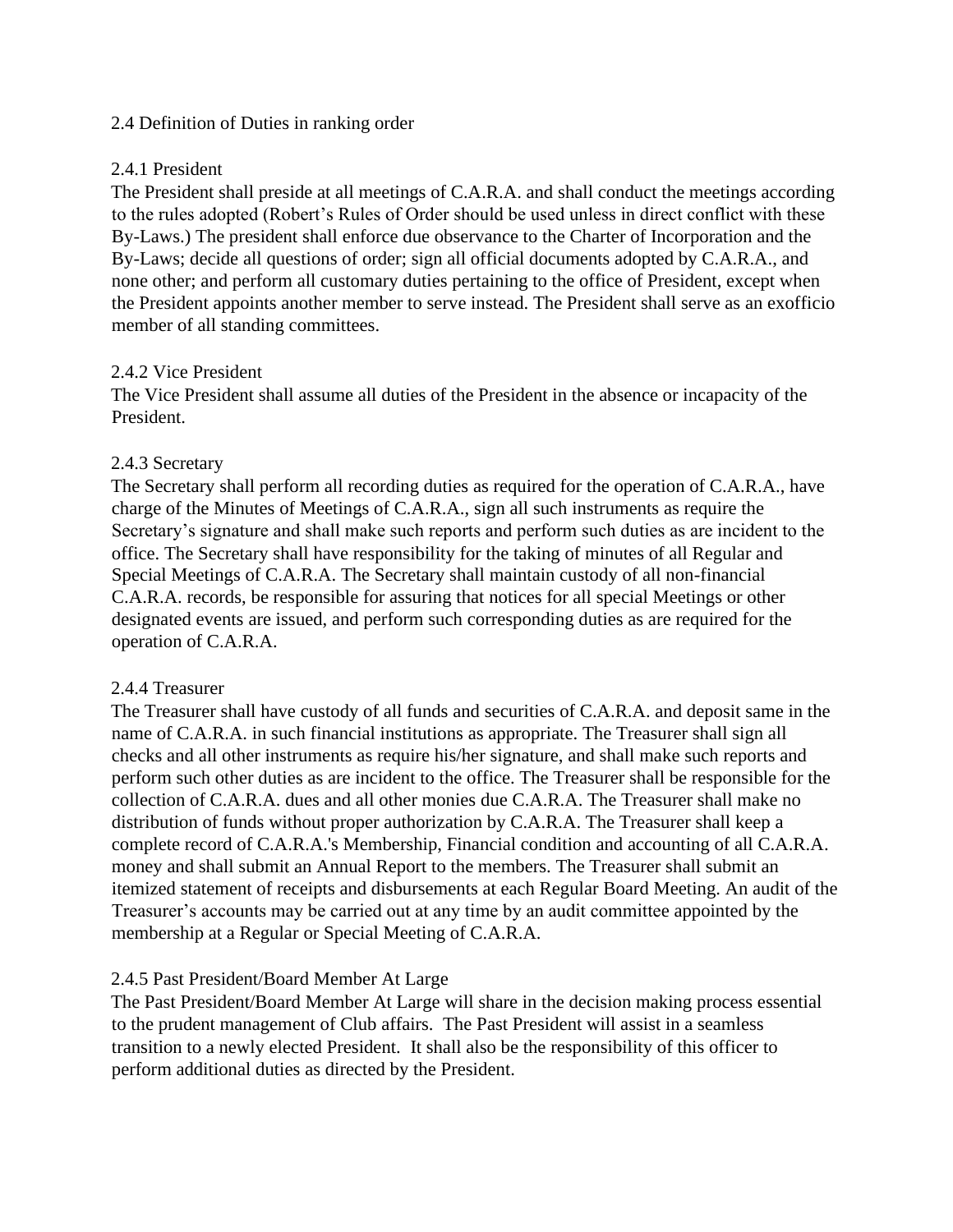#### 2.5 Presiding Officer

The highest-ranking Officer of C.A.R.A. present shall preside over any Regular or Special Meeting, except when (under exceptional circumstances only) they designate another officer or member to preside. The presiding officer shall only vote on matters of C.A.R.A. business in the event of a tie.

## 2.6 Final Duty of an Officer

When an Officer vacates their office for any reason, they shall immediately turn over all items in their possession belonging to C.A.R.A. to their successor, or to another Officer if no successor is available at that time.

### 2.7 Committees

The President shall appoint all standing committees as may be deemed appropriate except where By-Laws otherwise indicate. The President may appoint or remove Special or Temporary Committees at any time.

# ARTICLE 3: Election and Removal of Officers

## 3.1 General Elections

The Officers of C.A.R.A shall be elected by current licensed regular members at the November Regular meeting. A Nominating Committee may be appointed by the President before the October Regular meeting. At the October and November Regular Meetings, nominations will be taken from the floor. Nominations shall be closed immediately prior to the election. No proxy or absentee ballots shall be accepted, the newly elected officers shall assume the duties of their offices effective the first meeting of January. Officers shall be elected by current licensed regular members one at a time starting with President then Vice-president, Secretary then Treasurer.

## 3.2 Resignation of Officers

Resignation of an Officer shall be effective when received in writing by another Officer.

## 3.3 Removal of Officers

An Officer of C.A.R.A. may be removed from office only by a two-thirds vote of the Members in attendance at a Special Meeting called for that express purpose. Such a meeting may be called by a majority vote of the member's membership at a Regular Meeting of C.A.R.A. The Special Meeting must be held no sooner than 10 days or later than 30 days after the Regular Meeting at which the Special Meeting was called. Proper notice of said meeting must be given and shall consist of transmittal to the Membership of the proposed action and the time and place of the meeting, in the same manner as is used to provide notification of the Regular Meetings of C.A.R.A. This shall be done in such a manner that there is a reasonable expectation of receipt of such notice prior to said Special Meeting. The President must call a special meeting upon receipt of a petition signed by at least 10 members. The special meeting shall take place no sooner than 10 days or later than 30 days after the petition is received.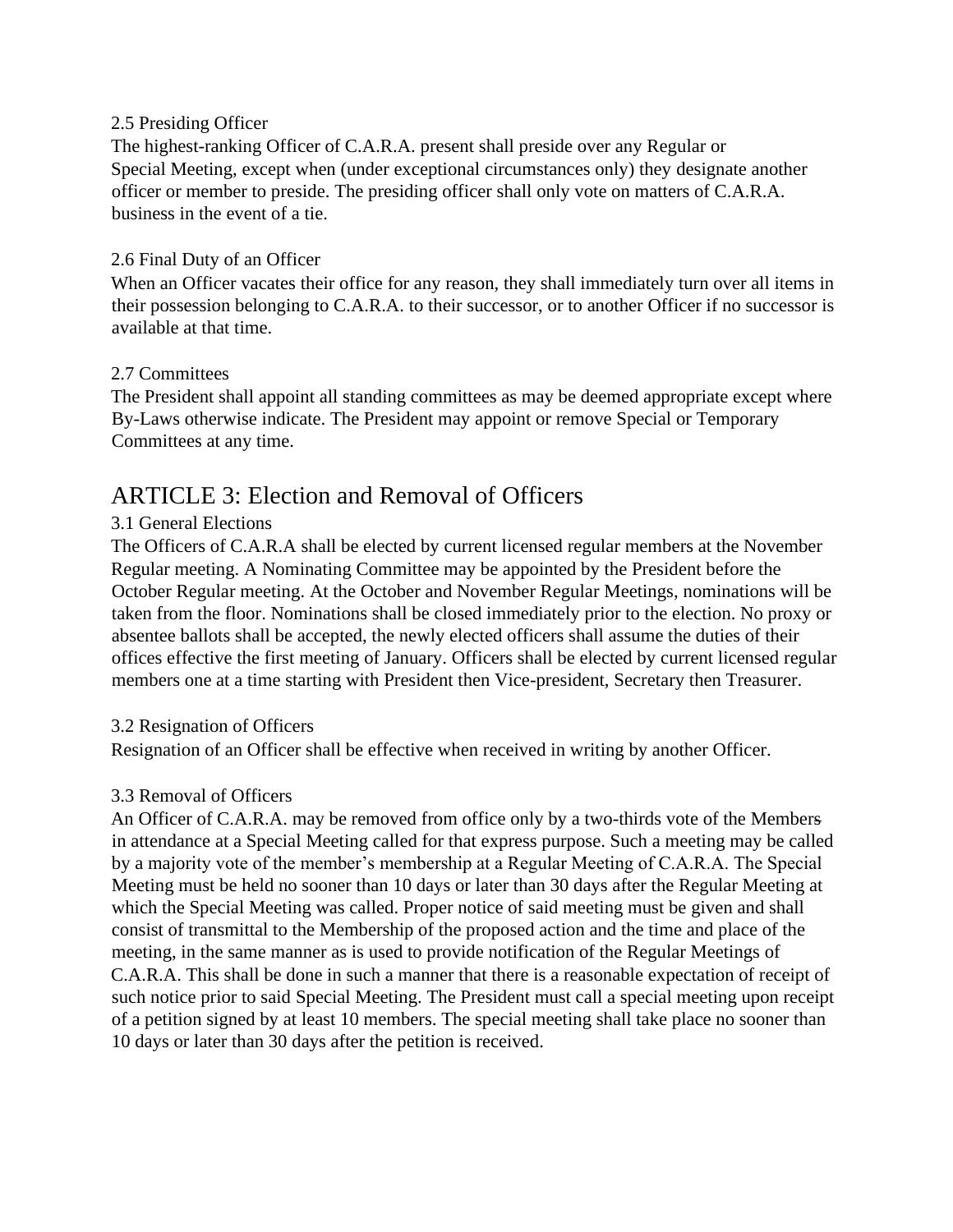3.4 Filling of Vacancies

The Board of Directors must fill all vacancies on the Board for the remainder of the current term.

# ARTICLE 4: C.A.R.A. Meetings

## 4.1 Quorum

A quorum is necessary to conduct business at any meeting.

## 4.1.1 Regular and Special Meetings

A quorum shall consist of a minimum of 20 percent of the C.A.R.A Regular Membership, including a minimum of two Officers.

## 4.1.2 Board Meeting

A quorum shall consist of three or more Directors.

## 4.2 Regular Meetings

A Regular Meeting is intended to be attended by the maximum possible Members of C.A.R.A. Said meeting should be scheduled at a time and place so as to allow the maximum number of Members to attend. Such meeting shall conduct such business, as the Membership shall deem appropriate, except where restricted by these By-Laws. The Board will set regular meeting dates and announce it to the membership. Meeting times will be announced on the club repeater, via e-mail, and, if requested, by U. S. Mail.

## 4.3 Special Meeting

A Special Meeting is a Meeting called for a special purpose. No other business can be conducted other than the purpose for which the meeting was called and announced to the members. Such Special Meeting shall be called by a majority vote of the regular members in attendance at a Regular Meeting, or by the President.

## 4.4 Board Meeting

A Board Meeting is for the purpose of conducting the business of C.A.R.A. A Board Meeting should be held at a pre-announced time and place. All Members are encouraged to attend and participate in such Meetings.

# ARTICLE 5: Association Membership

## 5.1 Membership

Membership in C.A.R.A. shall be open to all persons interested in Amateur Radio, without regard to race, color, religion, sex or national origin.

## 5.2 Regular Membership

Regular Members are those persons who have paid such dues as established by C.A.R.A. Only those Regular Members holding a current Amateur Radio License may Vote.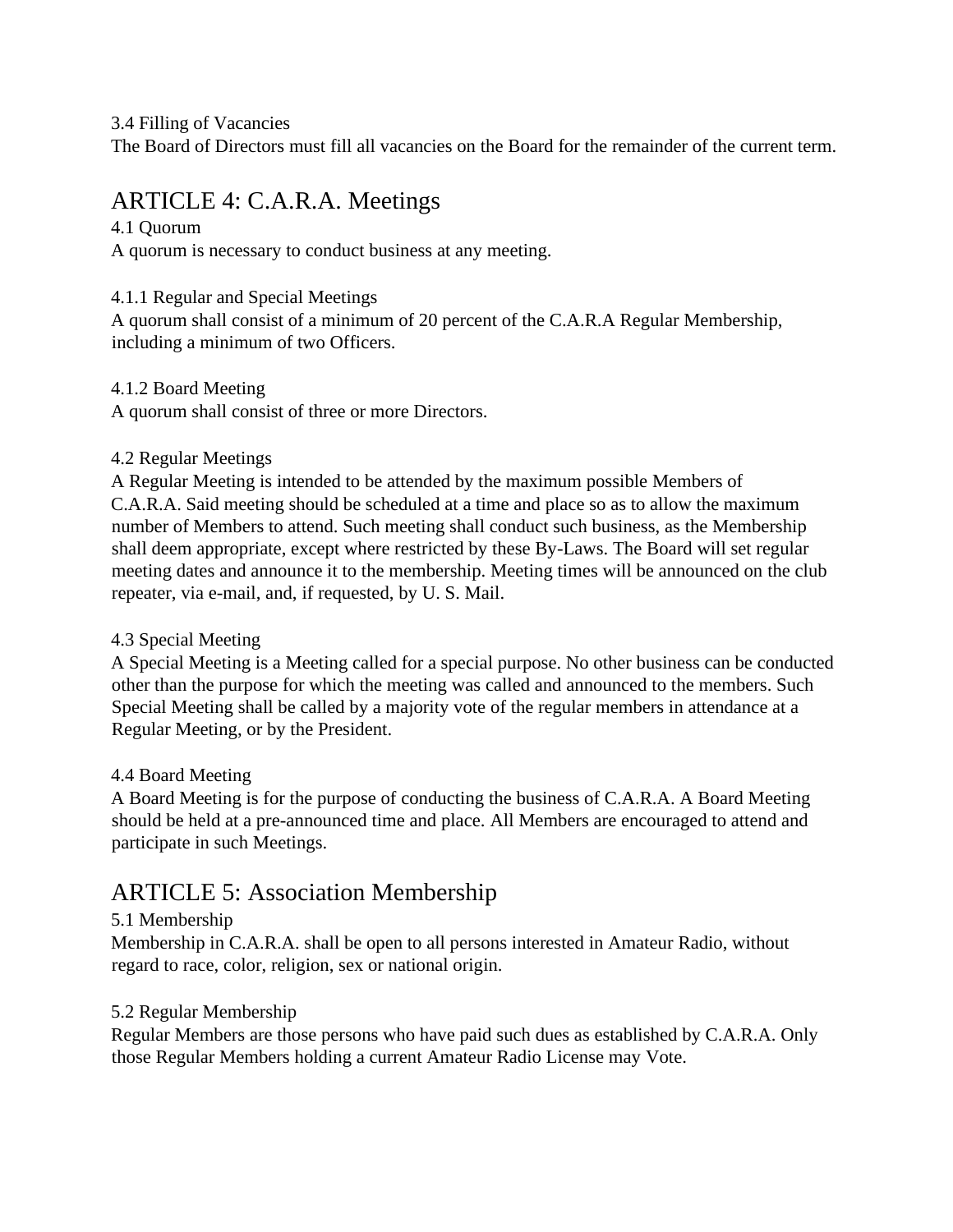## 5.2.1 Associate Member

Membership will be granted to individuals who pass a Technician test administered by CARA VE's. Membership may also be awarded on special occasions by majority vote of the Board. Associate members are granted all privileges afforded to regular members with exception of voting rights.

## 5.2.2 Current Elected Board Members

Current elected/presiding Board Members shall have all the privileges of a Regular Membership in C.A.R.A, but shall have the option to be exempt from Regular Membership dues during the period they are elected and shall expire at such time the Board Member either resigns or is replaced by election or termination.

### 5.3 Life Membership

Life Membership may be conferred upon those Members, as C.A.R.A. deems appropriate. This may be accomplished by a majority vote at a Regular Meeting, following nomination at a Board Meeting. Life Members shall have all the privileges of Regular Membership in C.A.R.A., but shall be exempt from Regular Membership dues.

### 5.4 Term of Membership

The term of Membership shall run concurrent with the business year.

### 5.5 Application for Membership

Application for Membership shall be made on an approved form and presented to an Officer and approved by a majority of the Board Members.

#### 5.6 Revocation of Membership

Notwithstanding other provisions of these By-Laws, a person's Membership may be revoked for cause. The person whose Membership is being considered for revocation shall be given notice of the proposed action and shall have the right to be heard by any Meeting that is considering the possible revocation. Said revocation shall first be considered by the Board and, upon recommendation of the Board, shall be voted on by the membership via secret ballot. A Quorum is required at all aforesaid Meetings to accomplish said revocation. Persons who have previously had their Membership in C.A.R.A. revoked for cause must be approved for Membership by a similar vote.

## ARTICLE 6: Fiscal Matters of C.A.R.A.

## 6.1 Regular Membership Dues

Dues shall be payable on an annual basis due by March 31st, concurrent with the Business year, in an amount decided by a majority vote of the regular members in attendance at a Regular Meeting.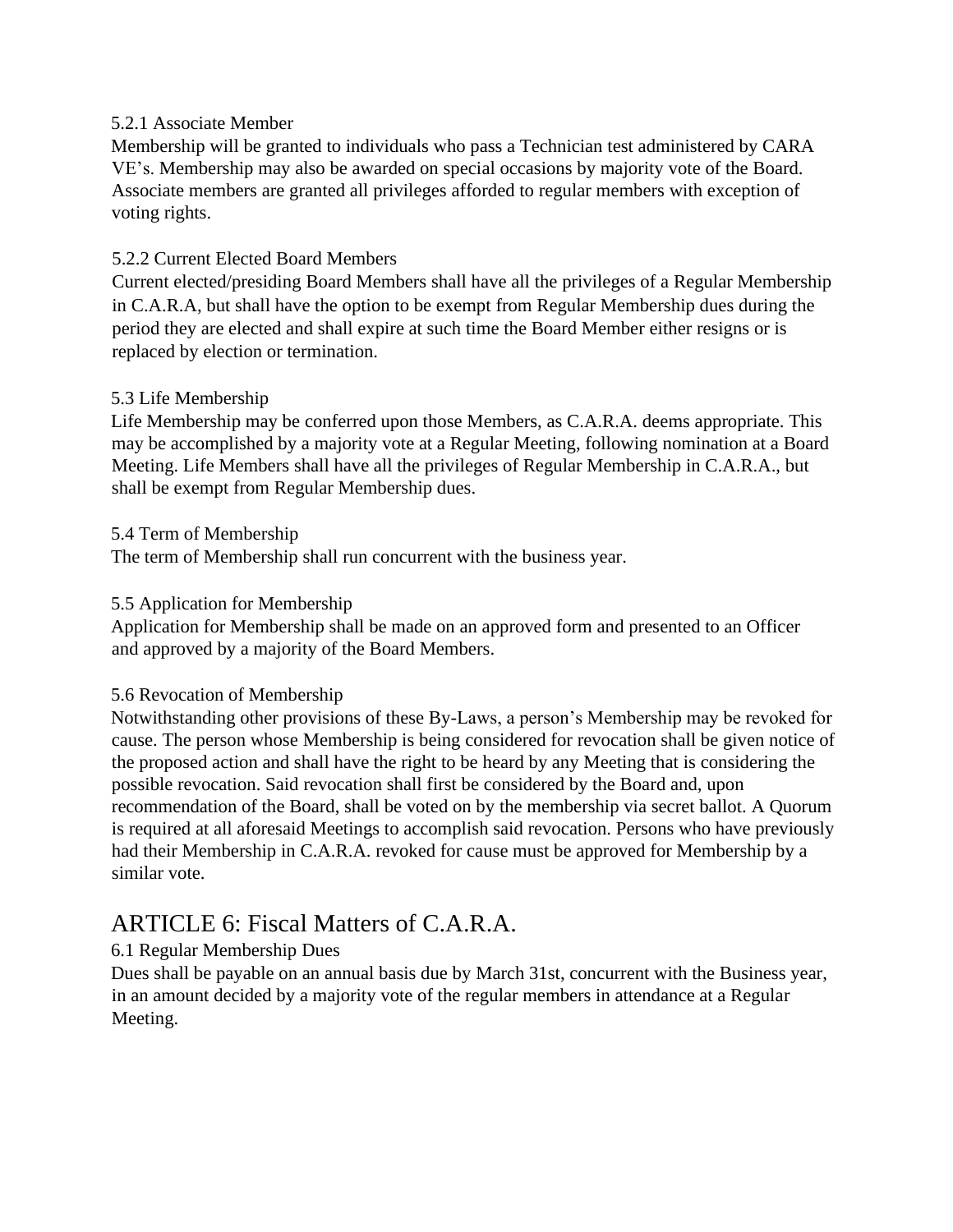## 6.2 Repeaters

C.A.R.A. will provide funds for maintenance and upgrading of All Repeaters owned and operated by CARA. The operation and upkeep of the repeater shall be the responsibility of the trustee as assigned by the Board of Directors.

## 6.3 Business Year

The Business Year shall run from 1 January to 31 December.

6.4 Expenditure Authorizations

### 6.4.1 Regular Meeting

Authorization of an expenditure of the club's monies may be approved by a majority vote of the regular members in attendance at a regular meeting.

## 6.4.2 Special Meeting

Authorization of an expenditure of any amount of the club's monies may be approved by a majority vote of the regular members in attendance at a special meeting.

### 6.4.3 Board Meeting

At a Board Meeting, the Board of Directors may authorize any expenditure necessary for the upkeep of the repeater and/or up to 500 dollars for other club needs.

## ARTICLE 7: Amendment of By-Laws

These By-Laws may only be amended by a 51% vote of the entire Membership, provided that Proper Notice is given. Proper notice shall consist of the same procedures used to publicize a Regular Meeting. The exact wording of the proposed By-Law change must be submitted to the Membership in writing at a Regular Meeting. The Proposed Amendments may not be voted upon until the Next Regular Meeting. Absentee ballots will be accepted from eligible voters.

## ARTICLE 8: Dissolution of C.A.R.A.

C.A.R.A. may only be dissolved by a two-thirds vote of the entire membership at either a Regular Meeting or a Special Meeting, provided that proper notice is given. Proper notice shall consist of transmittal of the proposed dissolution of the proposed By-Law change and the time and the place of the meeting, to the Membership, in the same manner as is used to publicize a Regular Meeting. This shall be done so that there is a reasonable expectation of receipt of such notice prior to said meeting. Dissolution of C.A.R.A shall be deemed to have occurred only after the assets and equipment of C.A.R.A. have been donated to one or more nonprofit organizations, as determined by a majority vote of the Members present at a Regular or Special Meeting held for the purposes of such asset distribution.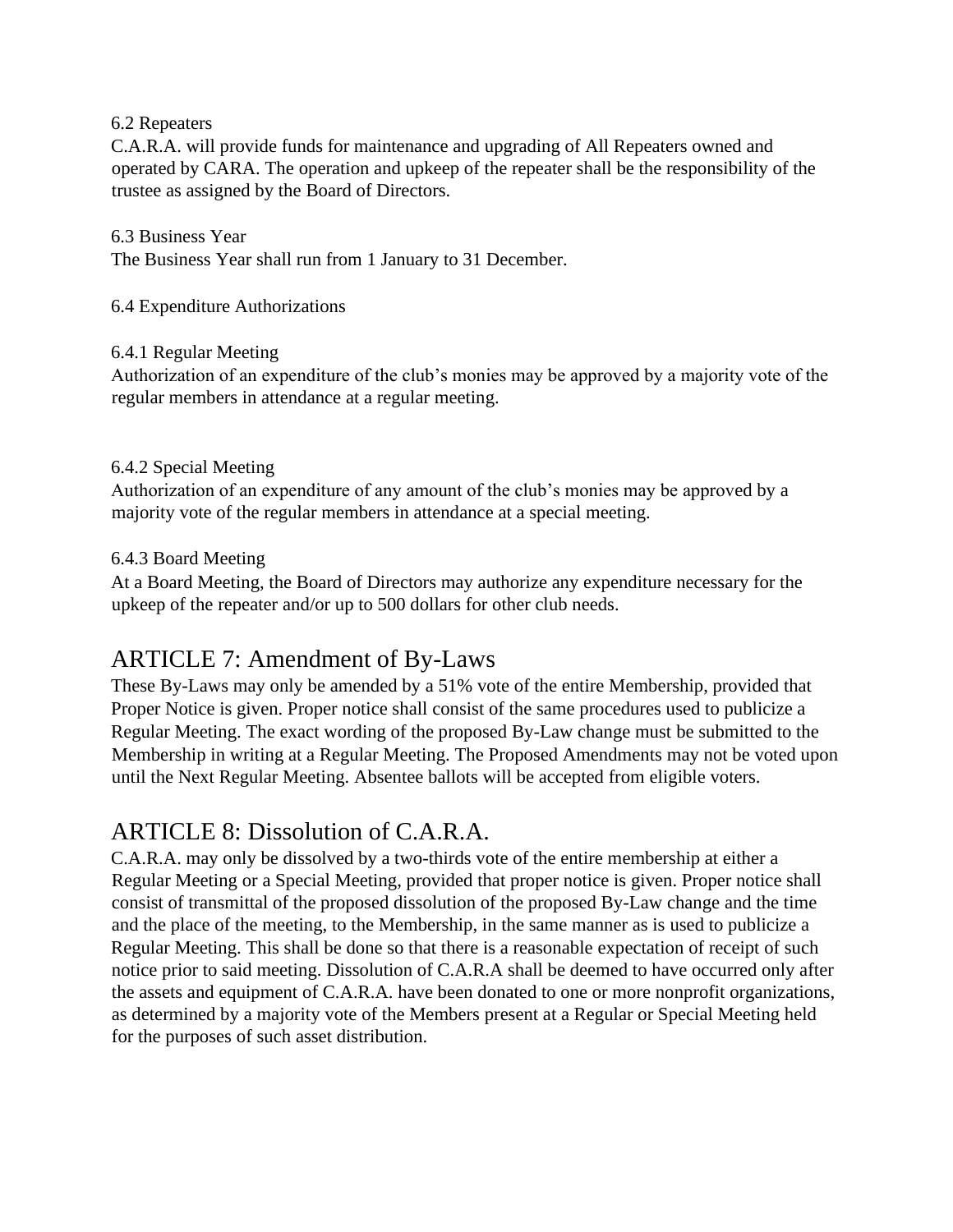# Amendments to By-Laws

The following amendments were made to the By-Laws per Article 7.

- 1. The following amendments were voted on and approved on 2/21/2022 during the regular meeting.
	- a. **NOTE: According to the By-Laws per Article 7 at the time of this vote, 51% of the regular paid membership were required to vote on these changes. On 2/21/2022, we had 44 paid and eligible voting members, which means that 23 members were needed to cast a vote. There was a total of 35 members who voted in person and online (79.5% voted).**
		- i. Voting results (including proxy and in person votes): (35 votes total cast needed 23 of 44 active members to meet 51%)
			- 1. Article 2.1 32 Yes, 3 No
			- 2. Article 2.3 30 Yes, 5 No
			- 3. Article 2.4.5 32 Yes, 3 No
			- 4. Article 5.2.2 29 Yes, 6 No
	- b. ARTICLE 2: Government
		- i. 2.1 Officers
			- 1. Original text
				- a. The officers of C.A.R.A will be President, Vice President, Treasurer, Secretary, and Past President. Each shall serve a term of one year.
			- 2. Amended text
				- a. The officers of C.A.R.A will be President, Vice President, Treasurer, Secretary and Past President/Board Member at Large, if a Past President is not available or willing to accept the position of Past President a member that meets the Eligibility for Office as set forth in these By-Laws may be elected to the position of Board Member At Large. This will ensure that there are no ties during Board Meeting Votes. Each shall serve a term of one year.
		- ii. 2.3 Eligibility for Office
			- 1. Original text
				- a. All regular members of C.A.R.A holding a current Amateur Radio License which has been in good standing for one year shall be eligible to hold any of the listed offices, except that no more than one elected office may be held at any one time.
			- 2. Amended text
				- a. All regular members of C.A.R.A holding a current Amateur Radio License which has been in good standing for 6 Months shall be eligible to hold any of the listed offices, except that no more than one elected office may be held at any one time.